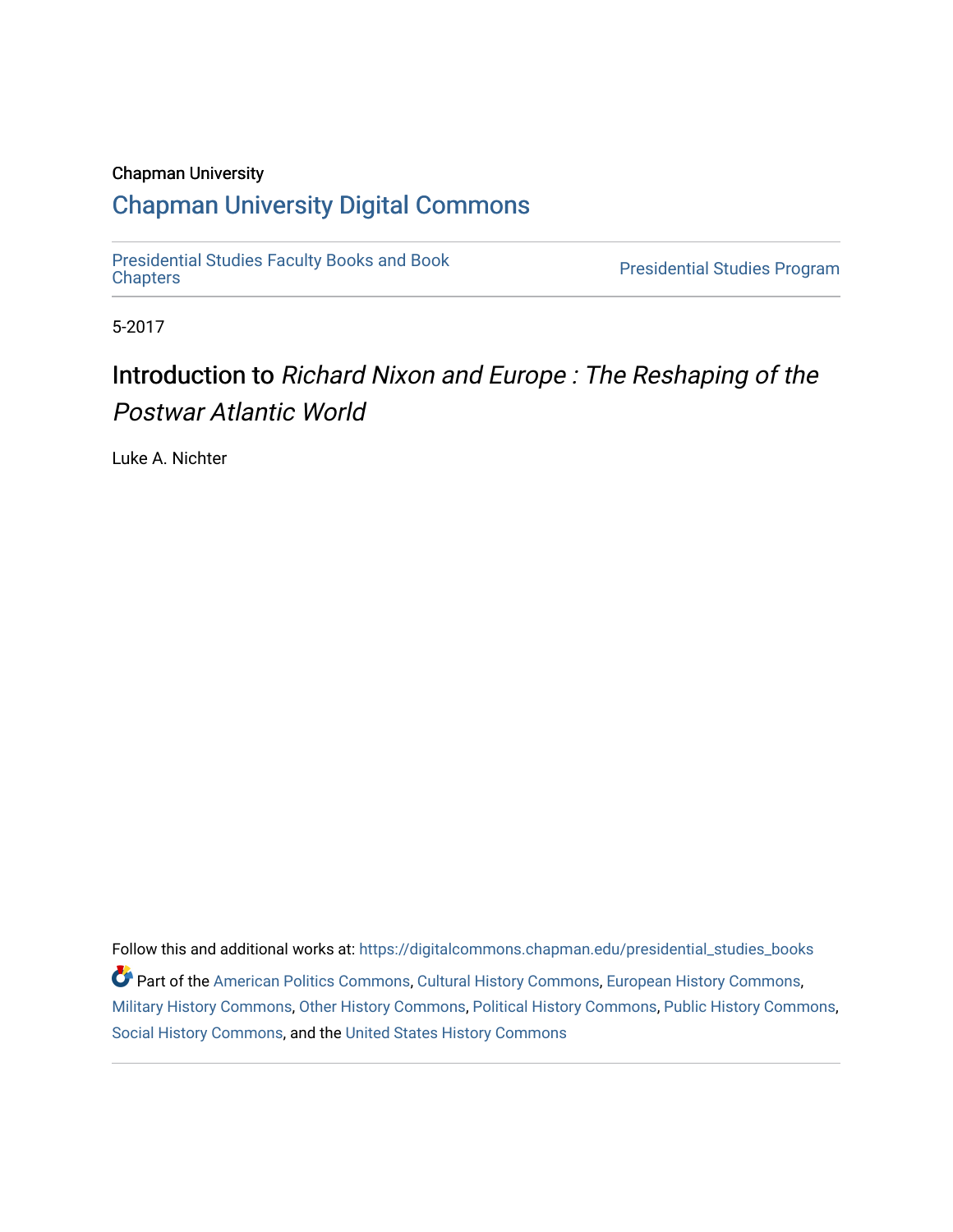### Introduction

On January 20, 1969, Richard Nixon's first day as president, U.S.–European relations were at the lowest point they had been at any time since the end of World War II:

- NATO was set to expire in 1969. The North Atlantic Treaty of 1949, its founding document, permitted members to leave after twenty years. While it is safe to say that Atlantic leaders would not have let NATO become obsolete, the situation did not look especially promising. One founding member, France, left NATO's integrated command structure in 1966 and expelled the alliance from French soil. This dramatic move left others to consider whether NATO in an era of détente served the same purpose it did two decades earlier. There were serious doubts, especially after NATO proved unable to agree on a response to the August 1968 Soviet invasion of Czechoslovakia;
- A series of currency crises had plagued transatlantic relations since 1958, when the total number of dollars in circulation eclipsed the amount of gold backing them. This was a major threat to the stability of the Bretton Woods system, which only got worse as the gap grew between dollars in circulation and gold reserves. All that prevented global financial collapse (and a U.S. default) was a continued series of clever American inducements to prevent Europeans from exchanging dollars for gold, a right they had for accumulating U.S. dollars. A day of reckoning neared;
- European integration was stalled. Charles de Gaulle refused British admission to the European Community (EC) twice, blocked procedure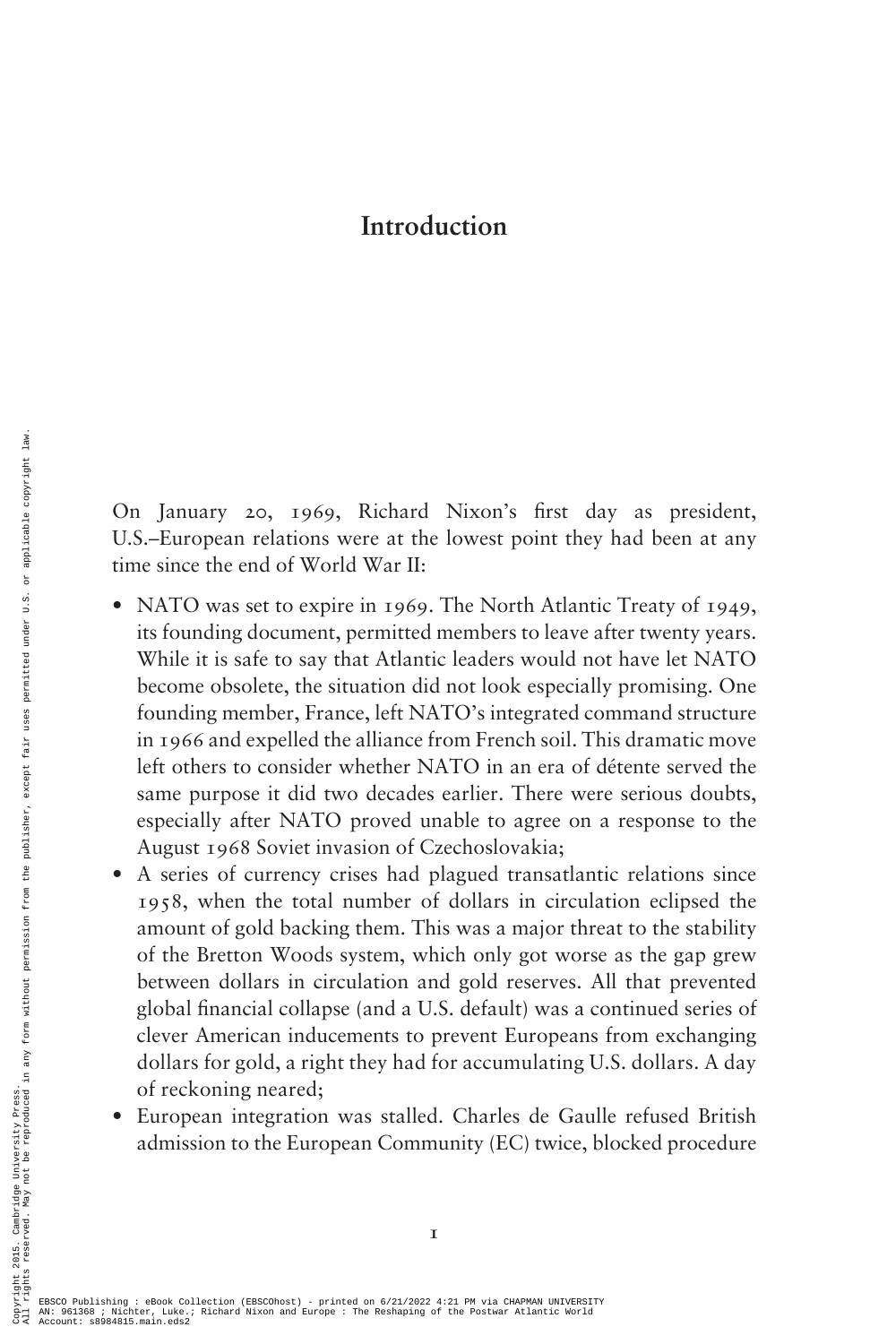#### 2 Introduction

in the European Council of Ministers, and withdrew French forces from NATO's integrated command structure, thus evicting the Western alliance from French soil. The EC teetered on evolving into an anti-NATO, anti-American inward-looking alliance.

Richard Nixon inherited this situation primarily because Lyndon Johnson had spent the bulk of his time and political capital between the Vietnam War and his Great Society initiatives. Nixon made it an early priority of his presidency to redress the situation. Transatlantic relations were one of the few issues other than Vietnam, China, and the Soviet Union handled personally by President Nixon and Henry Kissinger. Both men had long experience with Europe, going back to the Marshall Plan, the founding of NATO, and American support of the European integration movement. They believed in maintaining strong ties with traditional American allies, especially at the beginning of Nixon's presidency, when it was important to show that he would not be obsessed with the Vietnam War. Nixon was eager to demonstrate that the United States could be a force for peace and constructive activity again and that not all of the nation's creativity and imagination had been sapped by the trauma of Vietnam (an average of 200 American soldiers died per week in Vietnam during the second half of 1968). Thirty days into his presidency, Nixon made a tour of West European capitals on this basis and to plan an American foreign policy that – in the future – would not be based around a war in Southeast Asia.

Nixon first publicly provided his vision of a post-Vietnam world in his influential Foreign Affairs article "Asia after Vietnam," published in October 1967, more than a year before he reached the White House and even before he was an official candidate for the nation's highest office. Although many observers immediately picked up on a more flexible tone in the article toward the People's Republic of China, he also hinted at the changing nature of the transatlantic relationship. "During the final third of the twentieth century, Asia, not Europe or Latin America, will pose the greatest danger of a confrontation which could escalate into World War III." Nixon signaled that the transatlantic relationship, which had been based on two decades of American assistance and European reconstruction and integration would enter a new phase. The phase was based on an assumption that the United States would soon enjoy a more peaceful era with the Soviet Union, a key feature of the coming détente era.

President Nixon articulated this view further in Guam on July 25, 1969. In an informal session with reporters dealing with questions mainly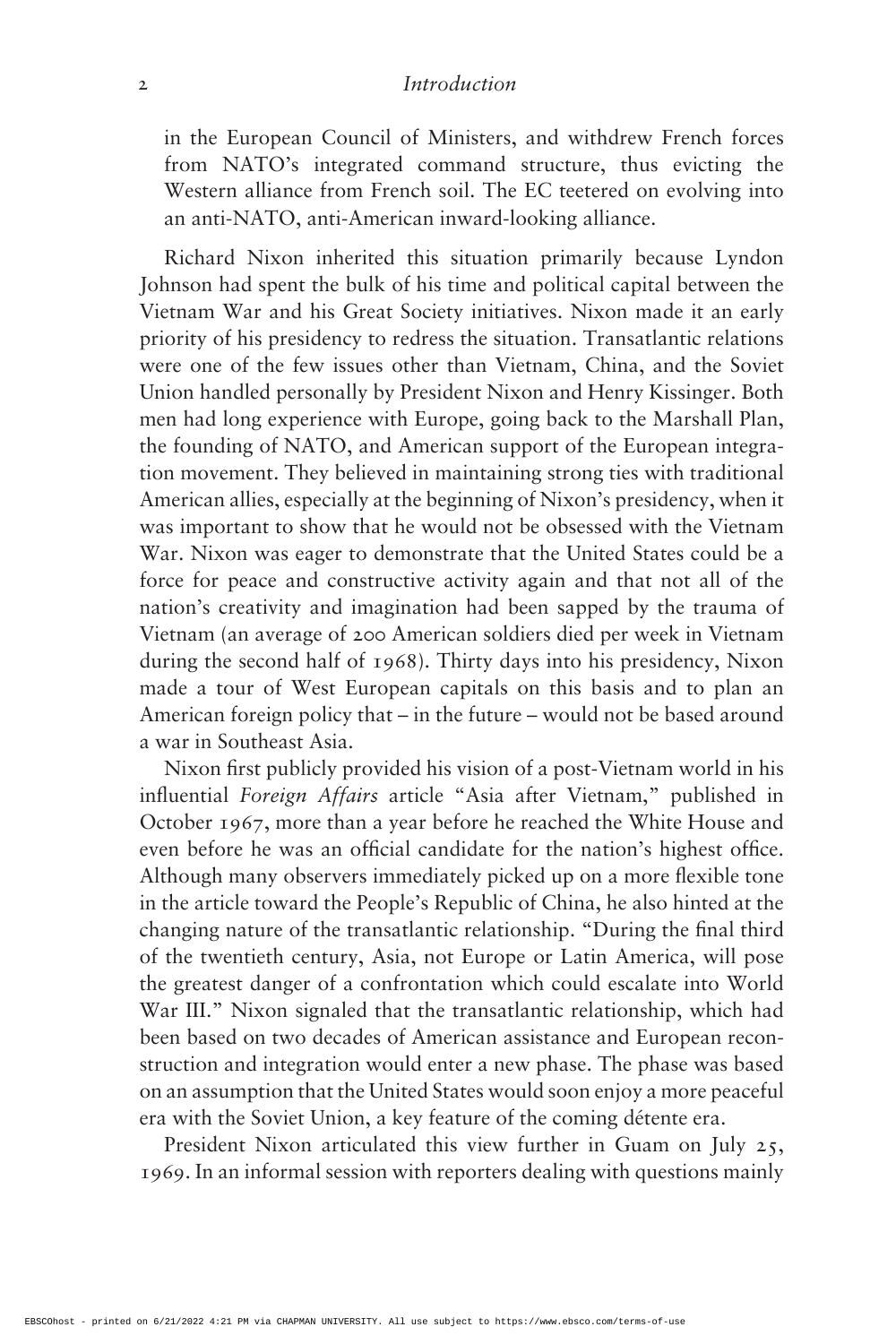about Vietnam and China, Nixon made some important revelations about the way he saw the world and how he intended to govern. These remarks, which became known as the Nixon Doctrine, were not limited to simply the way he saw American Pacific interests.<sup>[1](#page-0-0)</sup> They represented the first major revision to the Truman Doctrine in nearly a quarter century: the United States was no longer willing to mobilize forces anywhere to defend against any aggression. The simplicity in his language suggests that the Nixon Doctrine was indeed meant to have application beyond Vietnam. When Nixon said "we, of course, will keep the treaty commitments that we have," and "we should assist, but we should not dictate," he foreshadowed a new phase in transatlantic relations in which Europeans would be expected to take on more responsibility in the areas of their own defense, monetary and economic affairs, and political development. Future American commitments would be appropriated on a more realistic scale commensurate with a new era of reduced Cold War tensions.

Some have said that Nixon had no grand strategy and that the Nixon Doctrine was never intended to be applied universally. These same critics say that his remarks at Guam were intended mainly as a vehicle to articulate his policy of Vietnamization. These are obvious conclusions if one limits one's view of Nixon foreign policy to Vietnam, China, and the Soviet Union. However, to test whether the Nixon Doctrine had application beyond Asia, we can see whether or not the concepts of the Nixon Doctrine were applied to other areas of foreign policy, such as transatlantic relations.

This work is not about every issue that transpired in U.S.–European relations during Nixon's five-and-a-half year presidency. It is, however, about how, under Nixon's watch, the United States' most important alliance evolved during a turbulent period of the Cold War and how the vision of foreign policy provided by Nixon in his Foreign Affairs article and Guam remarks played out in terms of policy. In each of the five key facets of transatlantic relations explored in this study – the future of NATO, the collapse of Bretton Woods, the Year of Europe, American

 $I<sup>T</sup>$  Some scholars, such as Jeffrey Kimball, have argued the opposite. See Jeffrey Kimball, "The Nixon Doctrine: A Saga of Misunderstanding." Presidential Studies Quarterly, Vol. 36, No. 1 (March 2006): 59–74. Kimball's article was written before the National Archives released Nixon tapes and other records that document how Nixon believed the Nixon Doctrine had application not only to U.S. policy toward Europe, but to other parts of the non-Vietnam world as well. In recent years, a new wave of scholarship is willing to concede more to the idea of a Nixon-Kissinger grand strategy, which "achieved much." For example, see Dan Caldwell, "The Legitimation of the Nixon-Kissinger Grand Design and Grand Strategy." Diplomatic History 33:4 (September 2009): 633–652.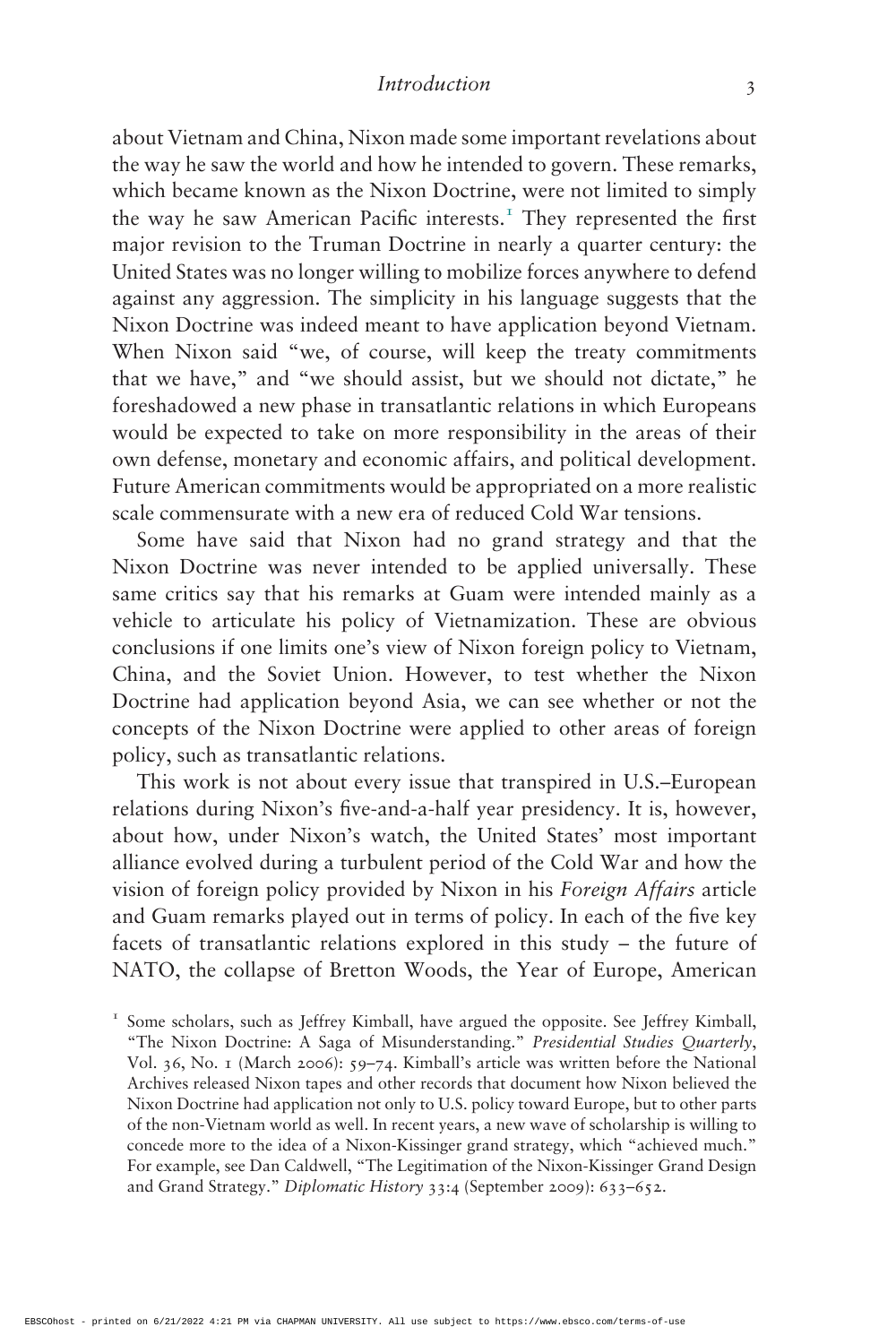support for European integration, and the Anglo-American "special relationship" – Nixon demonstrated a vision, one that was carried out by Henry Kissinger. To show the importance that Nixon ascribed to these issues, they were among the handful of issues – in addition to Vietnam, China, and the Soviet Union – that he and Kissinger handled personally.

In each of these areas of transatlantic relations, Nixon made his mark with a bold new initiative, guided by the principles of the Nixon Doctrine. He made this clear to European leaders a month into his presidency, long before his Guam remarks, and also during his April 1969 address on the twentieth anniversary of NATO:

- After a period of neglect during the 1960s, Nixon came to power and prioritized the strengthening of the NATO alliance. Although formally reintegrating France was not possible, he established bilateral defense ties with France and repaired political relations with Charles de Gaulle. Nixon shifted NATO's purpose from collective defense to collective security with the establishment of the détente era Committee on the Challenges of Modern Society, which remains an important pillar in NATO's structure to this day;
- Nixon was the first president with the boldness to say (and act on it) that the United States should no longer shoulder the financial burden of Europe's monetary system, especially since many European countries had rebuilt to the point of being commercial competitors of the United States by the time of his presidency. As a result of Nixon's direct involvement, the Bretton Woods system and the gold standard were ended, which resulted in the birth of the modern age of globalization;
- In his proposed Year of Europe, Nixon called for a fresh commitment to work toward a strong transatlantic relationship rooted in an American relationship with both NATO and the EC. His guide was the 1941 Atlantic Charter, a statement of democratic principles drafted by Winston Churchill and Franklin D. Roosevelt that served as a blueprint for the postwar world. Nixon wanted the EC to become more outward looking at a time of inward development and expansion. He believed that Europe should play a bigger role in the world, but it should not develop in an anti-American direction;
- Addressing the Anglo-American "special relationship," Nixon believed that Britain was stronger in Europe than out, a key revision of America's closest alliance. He also believed the EC was stronger with Britain as a member due to Britain's longer engagement with the world